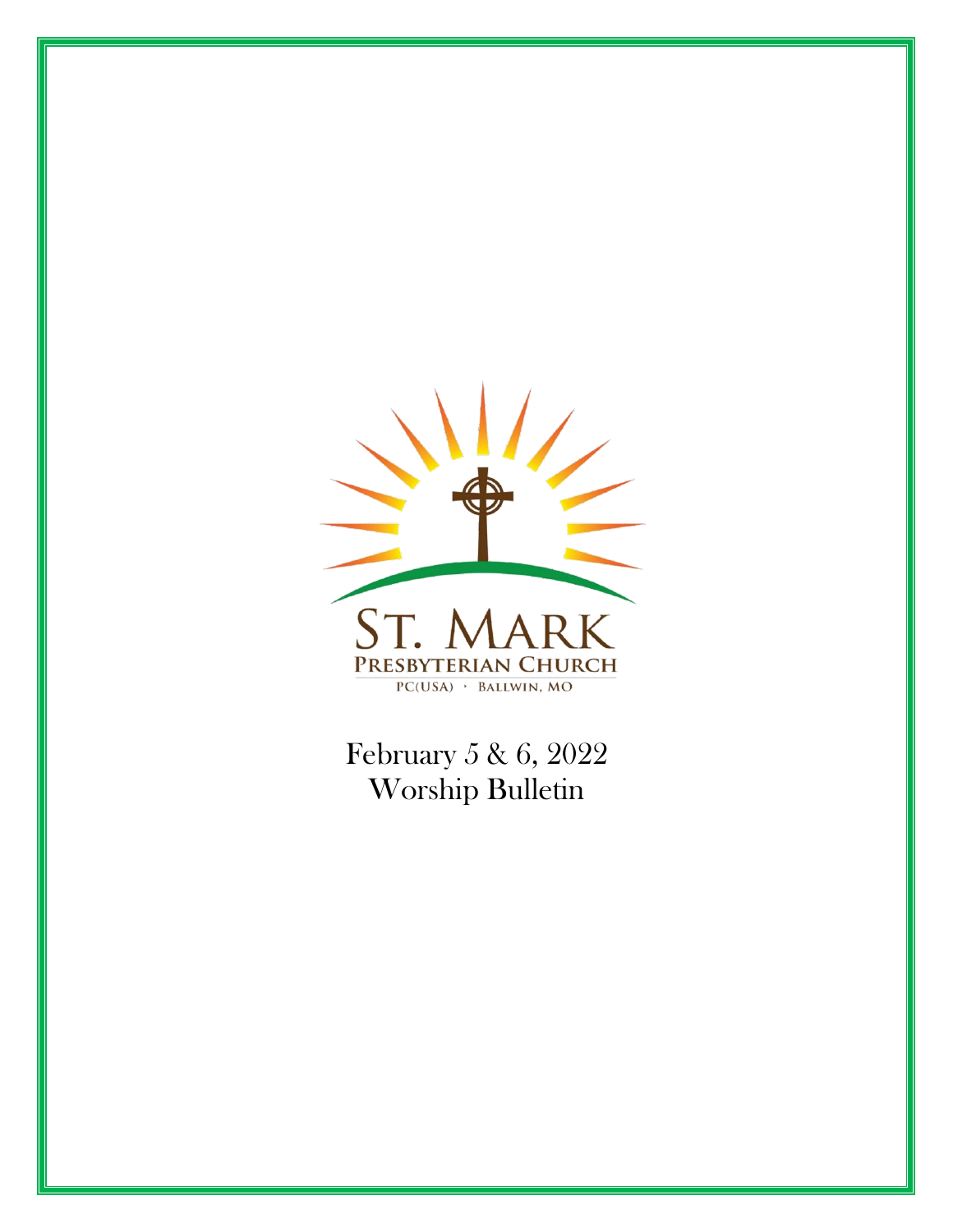## ORDER OF WORSHIP

#### CENTERING PRAYER

Holy One, earth and heaven reverberate with your glory, and humans and angels alike sing your praises. Open our minds to your breathtaking work in the world, even as you call us to spread the good news of Jesus Christ, our mentor and savior, in whose name we pray. Amen.

PRELUDE (Sunday Worship) *Trumpet Tune in D* Barr, 1994

WELCOME and ANNOUNCEMENTS

#### **CALL TO WORSHIP**

We come from different backgrounds, but we gather together. **We are all here seeking an experience of the holy.** We travelled different paths to be here today. **We long to be united with God and one another.** Open your ears for the promise of God's steadfast love and faithfulness. **We are listening for God's call in our lives.**

**† HYMN "I Danced in the Morning" Hymnal #157**

#### **PRAYER OF CONFESSION**

**O God, though we walk in the midst of trouble, you preserve and deliver us. Though our lips are not clean and our hearts are not pure, you call us. Forgive us, we pray, when we wander away from you, lost and at risk. Forgive us when our lives do not reflect your glory and the purposes you intend. Help us to comprehend your ways in the world. We long to feel your grace and glory, for in you, Emmanuel, we can be healed and set free.** (Silent Confession)

ASSURANCE OF GRACE

| † SHARING THE PEACE OF CHRIST    |  |  |  |
|----------------------------------|--|--|--|
| The peace of Christ be with you. |  |  |  |

**And also with you.**

## **†GLORY TO GOD Hymnal #582**

TIME WITH CHILDREN (Sunday Worship) (Children 5<sup>th</sup> grade and younger may leave to attend Sunday School)

SCRIPTURE Luke 5:1-11

SERMON THE SERMON "Deeper Waters" Rev. Dr. Dave Burgess

## **† AFFIRMATION OF FAITH Westminster Confession of Faith,**

Q. What is our chief end?

 **A. Our chief end is to glorify God and to enjoy God forever.** 

 **Shorter Catechism Question One**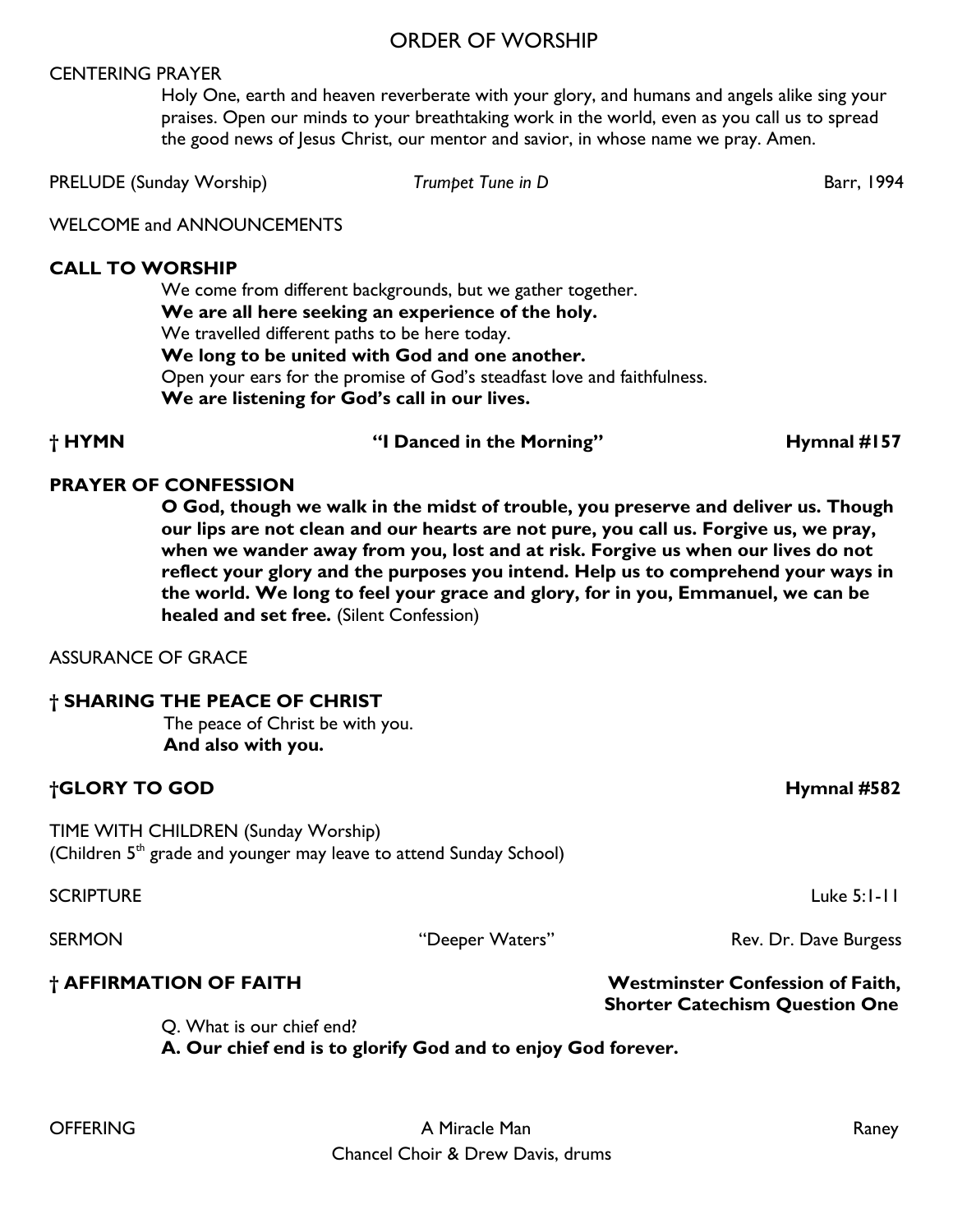| † THE DOXOLOGY        |                                                                                                                                |                                                                                         | Hymnal #606 |
|-----------------------|--------------------------------------------------------------------------------------------------------------------------------|-----------------------------------------------------------------------------------------|-------------|
| † HYMN                |                                                                                                                                | "Loaves Were Broken, Words Were Spoken"                                                 | Hymnal #498 |
|                       | Invitation to the Table<br>Words of Institution<br>Sharing of the Bread & Cup<br>Prayer After Communion                        | THE CELEBRATION OF HOLY COMMUNION<br>Great Prayer of Thanksgiving and the Lord's Prayer |             |
| † CHARGE AND BLESSING |                                                                                                                                |                                                                                         |             |
| † BENEDICTION         | We've a story to tell the nations,<br>a story of truth and mercy,<br>a story of peace and light,<br>a story of peace and light | "We've a Story to Tell the Nations"<br>that shall turn their hearts to the right,       |             |
|                       | POSTLUDE (Sunday Worship)                                                                                                      | <b>Yorkminster Recessional</b>                                                          | Young, 1988 |

*† You are invited to stand, as you are able* 

| <b>UPCOMING EVENTS</b>          |                                                                                            |  |  |
|---------------------------------|--------------------------------------------------------------------------------------------|--|--|
|                                 | <b>February 6</b> Informational Meeting for Adult Mission Trip,<br>following 10 am worship |  |  |
|                                 | February 8 Go Getters Luncheon, Lazy River Grill, 12 pm                                    |  |  |
|                                 | <b>February 13</b> Souper Bowl of Caring                                                   |  |  |
| <b>February 20 Scout Sunday</b> |                                                                                            |  |  |
|                                 | February 25 & 26 PW Virtual Retreat                                                        |  |  |
|                                 | <b>February 27</b> Blood Drive, 8:30 am $-1:30$ pm                                         |  |  |
|                                 | <b>February 27 Discover Mission Sunday</b>                                                 |  |  |
|                                 | <b>March 5</b> Troop 631 Spaghetti Supper, 4 – 8 pm                                        |  |  |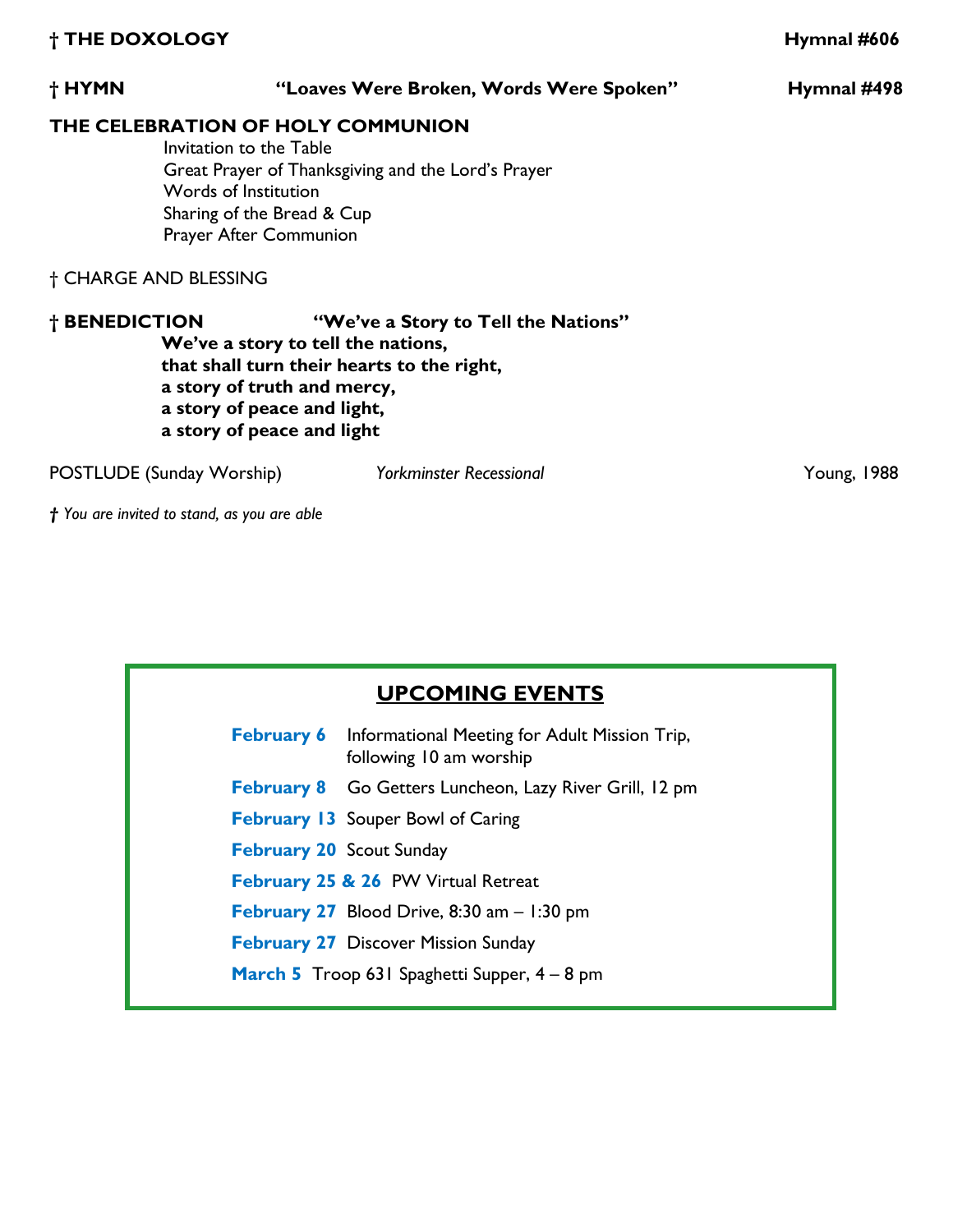# **WELCOME TO ST MARK PRESBYTERIAN CHURCH!**

We are pleased to have you join us this morning. Your presence enriches both us and this experience of worship together. It is our prayer this will be a time of challenge and encouragement. Wherever you may be on your faith journey, there is a place for you to participate in our life together here at St. Mark.

**To Our Guests.** We hope you enjoy your visit today. Whether this is your first visit, or you have been coming to St. Mark and are considering joining the church and you would like to know more about St. Mark, we would be happy to talk with you.

For more information, please contact the church office, 636-394-2233.

**Please wear your NAMETAG at church.** Don't have one? Stop by the church office where you will find a form to fill out in the "Name Badge" mailbox.

**Listening devices** are also available and may be picked up from the sound technician in the booth at the back of the sanctuary.

**January/February/March** *These Days* devotional booklets are in the lobby at the Mark entrance.

**Please be aware** that, as St. Mark works to increase safety and security, all doors to the building are locked Sunday morning once worship has begun. Those who arrive late should approach the Mark door and will be admitted by a member of the Security Team.

**Flowers in the Sanctuary** are given by Phyl Preuss "In loving memory of Richard Preuss."



**THE ST. MARK PRAYER LIST** is available at the Welcome Center on Sunday mornings and in the Prayer Circle mailbox in the church office the rest of the week. If you would like prayers for someone you can ask one of the pastors, contact the church office or Pat Marshall.

# **WAYS TO GIVE**

If you would like to make a monetary donation to St. Mark, we have several convenient and easy ways to do this:

- 1. **In-person:** An offering plate is available in the Narthex after the worship service.
- 2. **Mail**: Please make check out to St. Mark Presbyterian Church and send to:
- St. Mark Presbyterian Church
- 601 Claymont Drive Ballwin, MO 63011
- 3. **Online**: To donate, use the **QR Code** here to



be directed to our giving page on discoverstmark.org, **OR** go to:

www.discoverstmark.org/ giving/make-an-on-linedonation-to-st-mark/



# **MUSIC NOTES**

A Miracle Man is a lively and fun summation of several of the

miracles Jesus did in his early ministry. Enjoy the fun, but take time to ponder why Jesus did these things. Compassion, of course. But maybe it was to get the attention of distracted people (like us) to focus on his teachings. "Love God, love one another." "Blessed are the poor in Spirit." Would they (or we) have listened without first seeing the miracles?

# **FLOWERS NEEDED**

Just like the trees outside, our flower chart is looking a little bare! If you are interested in providing flowers for our worship services, please sign the flower chart located in the Narthex. Please fill out the form provided and place the form, along with a check, in the "Flowers mailbox in the



church office. If you have any questions, contact Kay Merz. Donating flowers is a great way to celebrate or commemorate a person, group, milestone, event or to simply share some of God's gifts of beauty in the sanctuary.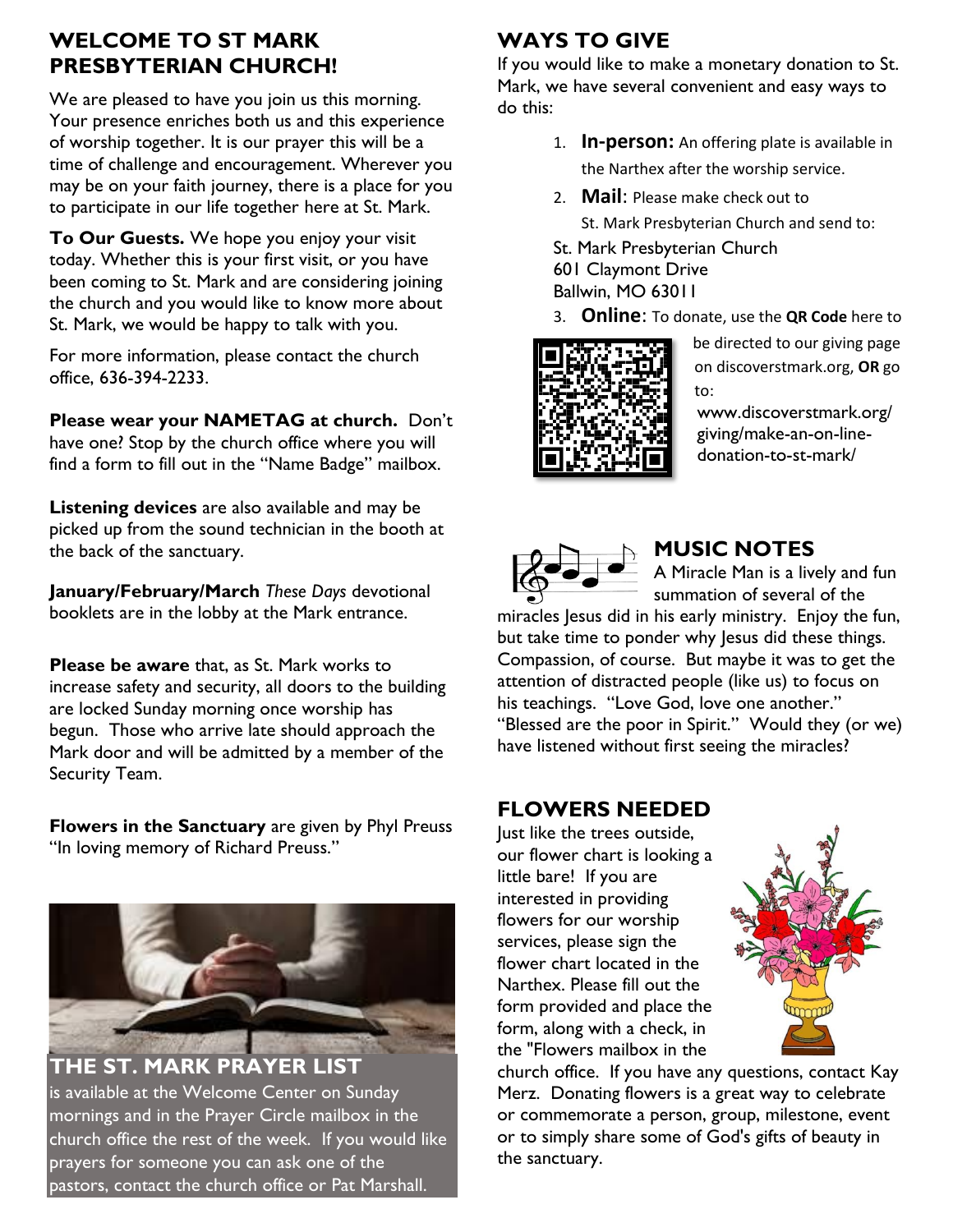# **GO GETTERS FEBRUARY LUNCHEON**

Our February Go Getter luncheon will be on February 8, 2022. Please mark your calendars now to attend. We plan to meet at The Lazy River Grill, [631 Big Bend Road, Ballwin, MO](https://www.google.com/maps/search/631+Big+Bend+Road,+Ballwin,+MO+63021?entry=gmail&source=g) [63021.](https://www.google.com/maps/search/631+Big+Bend+Road,+Ballwin,+MO+63021?entry=gmail&source=g) 636/207-1689.

Please let Judy Richardson or Jan Graves know of your plan to attend. We look forward to seeing you there!



Everyone is welcome to join us for our new adult Sunday school class. We are studying the longest book of the Bible, the Psalms. There are songs and poems about joy, hope, despair, anger, and every human emotion. Whatever you are feeling, there's a psalm for it. We will look at favorite passages and explore many unknown chapters. Some people sing the verses, others pray them, but we will learn how to live the Psalms.

The class gathers at 8:50 AM at St. Mark Presbyterian Church in Room 102. There is also an option to attend the class virtually on ZOOM. Please contact Pastor Dave for login credentials or if you have any thoughts or questions.



Through his book and videos, our study guide, Adam Hamilton will help us to explore four major world religions—Hinduism, Buddhism, Islam, and Judaism and compare the beliefs of each with those of Christianity.

Bible study meets in person, with an online Zoom option, Fridays at 9:00am in room 102. Our February dates are 4th, 18th, and 25<sup>th</sup>. Contact pastor MP at mpanco@discoverstmark.org for a Zoom link or more information about this Bible Study.

# **WHAT'S HAPPENING WITH YOUTH**



Youth meet weekly in person to have fun, fellowship, and faith experience. Did I forget to say SNACKS?!?! Snacks too! Join us Wednesdays from 6-7 pm in the youth room!

**We are currently discussing Old Testament Bible heroes!**



# **The Souper Bowl**

**of Caring** is a youthinspired national movement focused on tackling hunger. \$170

million has been donated across all 50 states since 1990. All donations stay local. St. Mark Youth will be collecting non-perishable food and monetary donations. Donate on February 12 & 13 to show support for your favorite team and help tackle hunger through our local mission partners!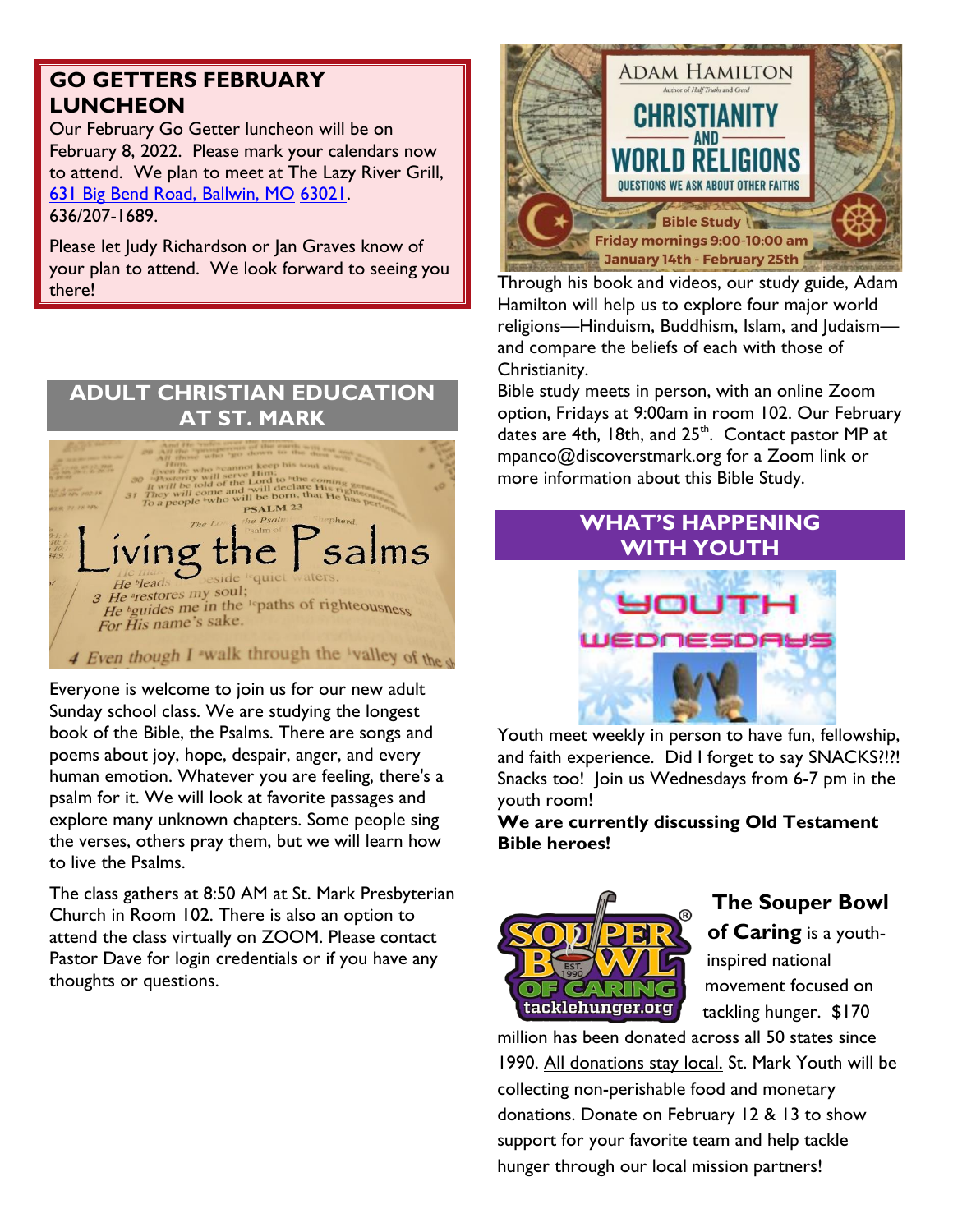## **WHAT'S HAPPENING WITH CHILDREN'S MINISTRY**

## **"SHOUT HOSANNA" A MUSICAL FOR PALM SUNDAY!**



Be sure to register to participate in "Shout Hosanna" A Musical for Palm Sunday! We will meet every Wednesday from 5-6 pm for rehearsal. All children ages 3 – 12 are welcome! **Contact** 

[lgilliland@discoverstmark.org](mailto:lgilliland@discoverstmark.org) for more information. Sign up today!!

## **DISCOVER MISSION SUNDAY FEBRUARY 27**

Representatives from our primary mission partners will

participate in worship as well as be available at display tables in the narthex before and after the Sunday service to share with you their work and how you can support them.

(If viewing the bulletin electronically, the mission partner names are "hot links" to their websites.)

**[Circle of Concern](https://www.circleofconcern.org/)** - Food Pantry

**C. MAR** 

**[Isaiah 58 Ministries](http://i58ministries.org/)** - Food Pantry

**[Lafayette Industries](http://lafayetteindustries.com/)** - Sheltered Workshop

**[Marion Medical Mission](https://d.docs.live.net/ba43d0df6f3bbde3/Documents/St.%20Mark%20Mission/mmmwater.org) - Clean Water** 

**[Mound Ridge](http://moundridge.org/)** - Retreat and Mission Center

**[Peace Meal Project](http://towergrovechurch.org/peace-meal/)** - Weekly Community Meal

**[Presbyterian Children's Homes and Services](http://pchas.org/)** -

Children & Families in Crisis

**[UKirk](http://ukirkstl.org/)** - College Student Outreach

# **MISSION AT ST. MARK**

## **PERSONAL CARE PRODUCT COLLECTION**



Did you know that SNAP/EBT/WIC/Food stamps *cannot* be used for personal care products? During January and February, we will collect deodorant, bar soap,

shampoo, lotion, and toothpaste. Please place your donations on the table in the pastors' hallway. You may also write a check indicating the mission partner(s) on the memo line.

#### **ADULT MISSION TRIP JULY 10-16, SPIRIT LAKE, NORTH DAKOTA**

Mission trip activities include light construction and summer day camp support. Contact Joyce Blackwell if you are interested in participating.



**There will be an informational meeting in Room 102 on February 6 th following Sunday worship.** 



## **BLOOD DRIVE**

**Sunday, February 27th 8:30 am to 1:30 pm** St Mark Presbyterian Church in Gleason Hall

Make an appointment today at <http://www.redcrossblood.org/Donate/Blood> and enter: Saintmarkpres.

BE THE ONE WHO BRINGS HOPE AND HEALING TO THOSE PATIENTS IN NEED.

Deacon's Health & Wellness Committee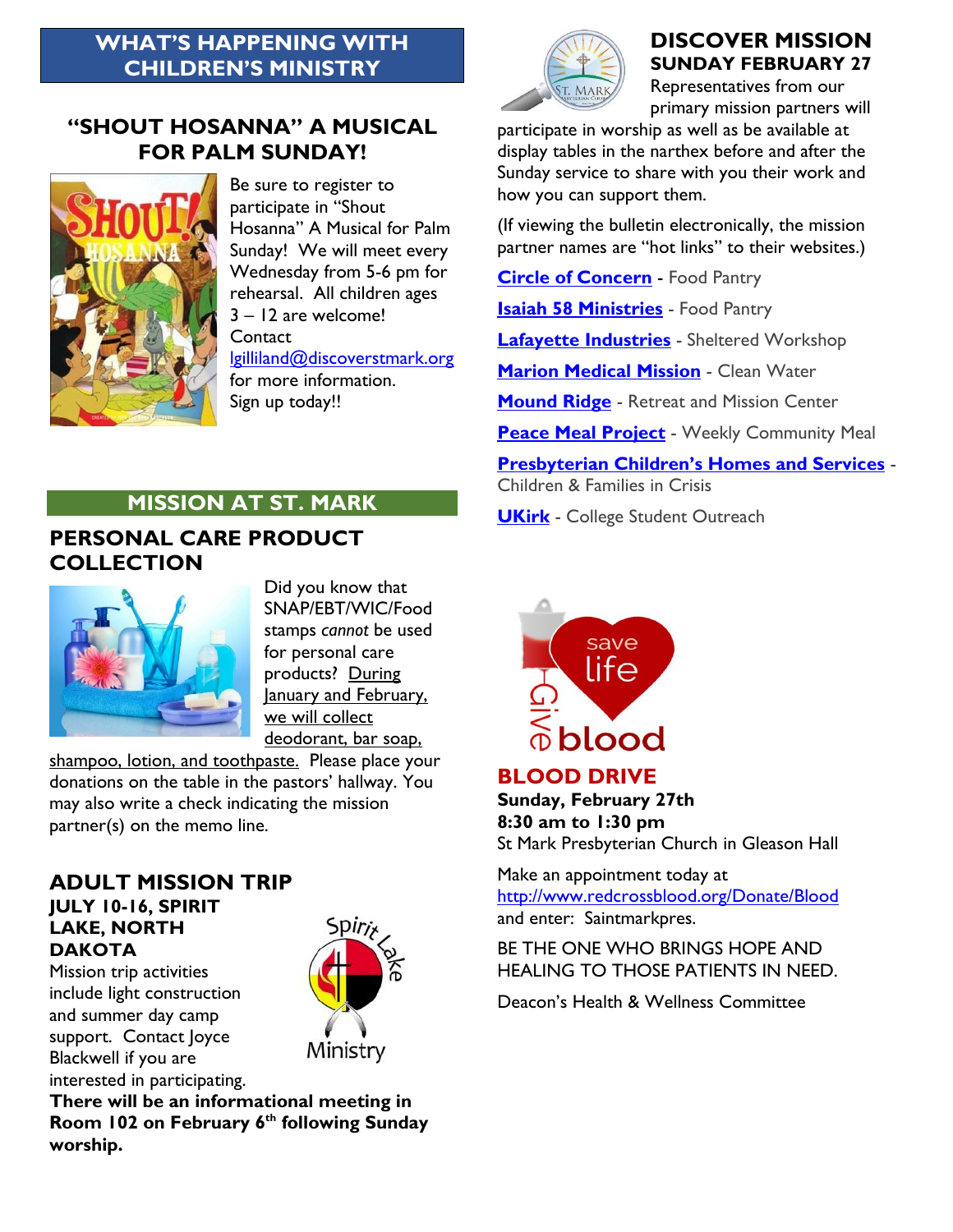# **ST. MARK PRESBYTERIAN WOMEN**





## **HOSTED BY TROOP 631**

#### **Saturday, March 5, 4 – 8pm**

All you can eat spaghetti, meatballs, bread, salad, & desserts. Vegan & gluten free options are available. Dine In & Carry Out only \$8 per person (ages 5 and under are free). Contact your favorite T631 Scout for tickets or buy them at the door.

# **CLAYMONT PRESCHOOL AT ST. MARK FALL 2022 REGISTRATION**



It's time for parents and grandparents of St. Mark preschool aged children to start planning for Fall. St. Mark families are offered priority registration beginning Tuesday, January 18. Half-day classes are available for children who will be 2 years old before October 1, 2022, through pre-kindergarten. Classes meet 9:00 to 12:00 with extended day until 1:30 for older children. Currently, during COVID, there are 62 children attending Claymont Preschool. We expect this number to increase this fall. The Preschool enjoys a wonderful reputation for excellent caring teachers and superb kindergarten readiness, causing some classes to fill quickly, so we hope St. Mark members will take advantage of this early registration period.

Please call Lynne Dauve, call or email [ldauve@discoverstmark.org](mailto:ldauve@discoverstmark.org) for more information. Our registration form and other Missouri State required forms are available at DiscoverStMark.org.

We have a very limited number of openings in our 3 year old classes currently, so if you have a new neighbor or know of someone looking for a fabulous preschool, please recommend us to them!